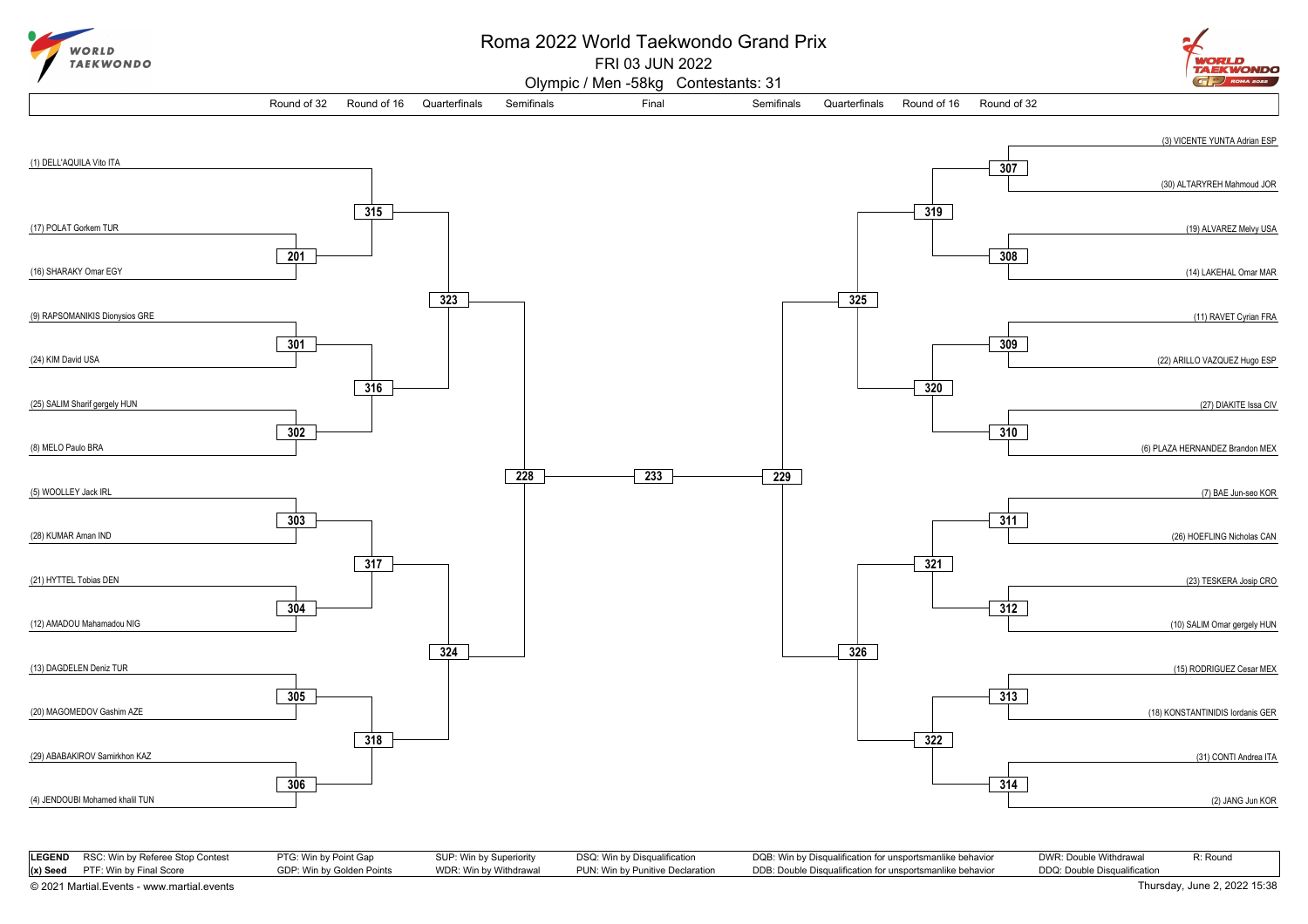

## Roma 2022 World Taekwondo Grand Prix

FRI 03 JUN 2022



Olympic / Men -68kg Contestants: 31



|                                            | LEGEND RSC: Win by Referee Stop Contest | PTG: Win by Point Gap     | SUP: Win by Superiority | DSQ: Win by Disqualification     | DQB: Win by Disqualification for unsportsmanlike behavior | DWR: Double Withdrawal       | R: Round |
|--------------------------------------------|-----------------------------------------|---------------------------|-------------------------|----------------------------------|-----------------------------------------------------------|------------------------------|----------|
|                                            | $(x)$ Seed PTF: Win by Final Score      | GDP: Win by Golden Points | WDR: Win by Withdrawal  | PUN: Win by Punitive Declaration | DDB: Double Disqualification for unsportsmanlike behavior | DDQ: Double Disqualification |          |
| © 2021 Martial.Events - www.martial.events |                                         |                           |                         |                                  |                                                           | Thursday, June 2, 2022 15:38 |          |